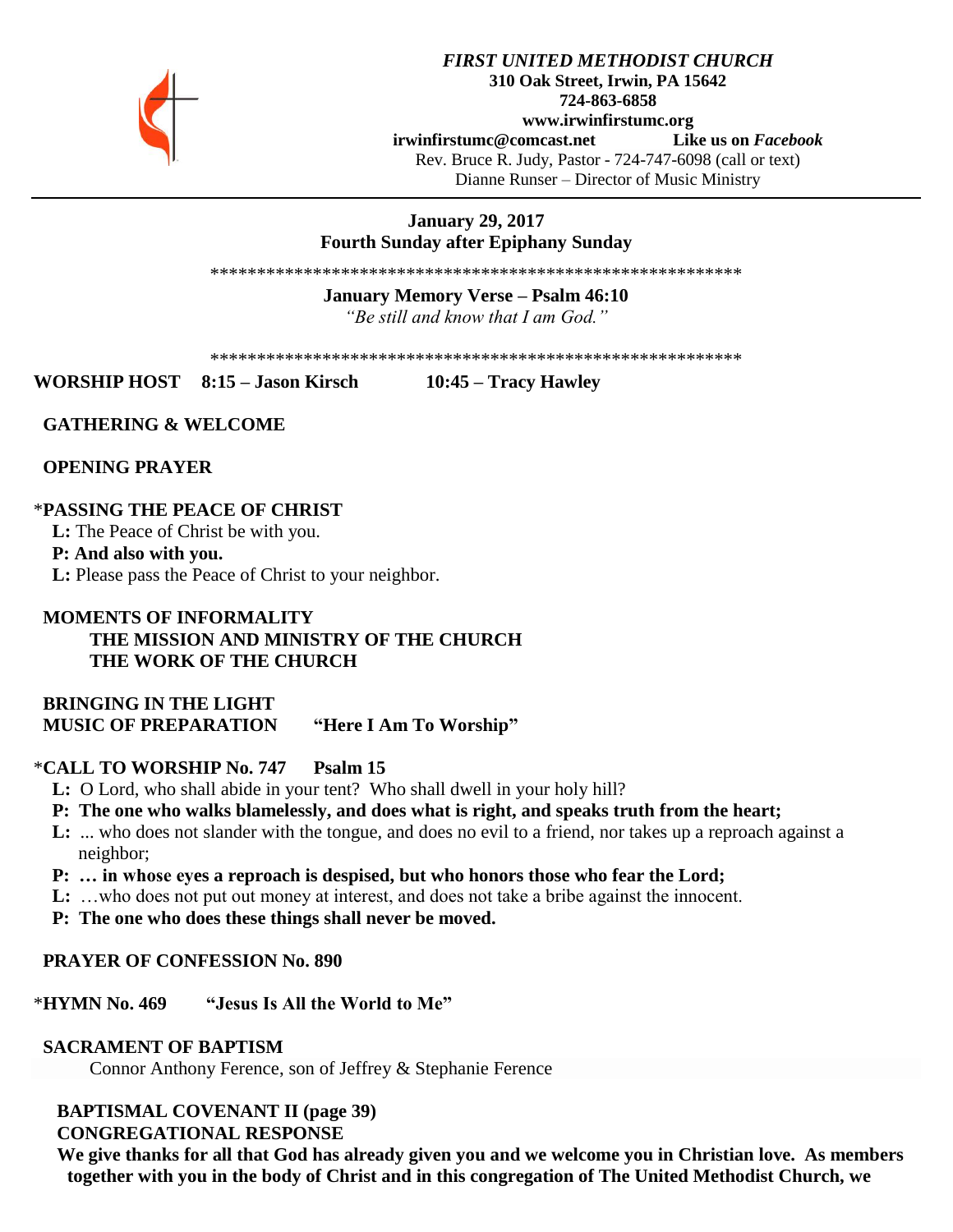**renew our covenant faithfully to participate in the ministries of the Church by our prayers, our presence, our gifts, our service, and our witness that in everything God may be glorified through Jesus Christ.**

#### **CHILDREN'S MOMENTS No. 2233 "This Is Where Children Belong"**

*(Our Children's Collection this morning will be given to the Eastbrook Mission Barn program. Please see the announcement for more details.)*

 **ANTHEM 8:15 "Born Of Grace" – Missy Andrison 10:45 "Born Of Grace" – Chancel Choir**

 **WORD OF GOD Micah 6:6-8**

## **PRESENTATION OF GOD'S TITHES AND OUR OFFERINGS OFFERTORY "Reflection on 'Royal Oak'" \*DOXOLOGY No. 87, v.4**

These gifts we now bring, these presents, these tokens, These words can convey it, the joy of this day! When grateful we come, remembering, rejoicing, This song we now offer in honor and praise!

#### \***PRAYER OF DEDICATION AND THANKS**

\***HYMN No. 451 "Be Thou My Vision"**

#### **JOYS AND CONCERNS**

**For our joys we say: "Praise the Lord." For our concerns we say: "Lord, hear our prayers."**

#### **PRAYER & THE LORD'S PRAYER**

 **Our Father who art in heaven, hallowed be thy name, thy kingdom come, thy will be done on earth as it is in heaven. Give us this day our daily bread; and forgive us our trespasses as we forgive those who trespass against us. And lead us not into temptation, but deliver us from evil, for thine is the kingdom, and the power and the glory forever. AMEN**

 **SERMON SCRIPTURE Matthew 5:1-12**

| <b>SERMON</b> | "To Be or Not To Be" |
|---------------|----------------------|
| *HYMN No. 467 | "Trust and Obey"     |

#### \***BENEDICTION**

\***MUSIC OF PARTING "Festivity On 'Holy Manna'"** *The service is under the control of the Holy Spirit. The altar rail is always open.*

\***Those who are able, please stand**.

\*\*\*\*\*\*\*\*\*\*\*\*\*\*\*\*\*\*\*\*\*\*\*\*\*\*\*\*\*\*\*\*\*\*\*\*\*\*\*\*\*\*\*\*\*\*\*\*\*\*\*\*\*\*\*\*\*

**ATTENDANCE LAST WEEK Saturday: 30 Sunday: 8:15 - 53 10:45 - 87**

#### **SERVING YOU TODAY**

**GREETERS:** 8:15 - Mike, Charlie & Philip Osborn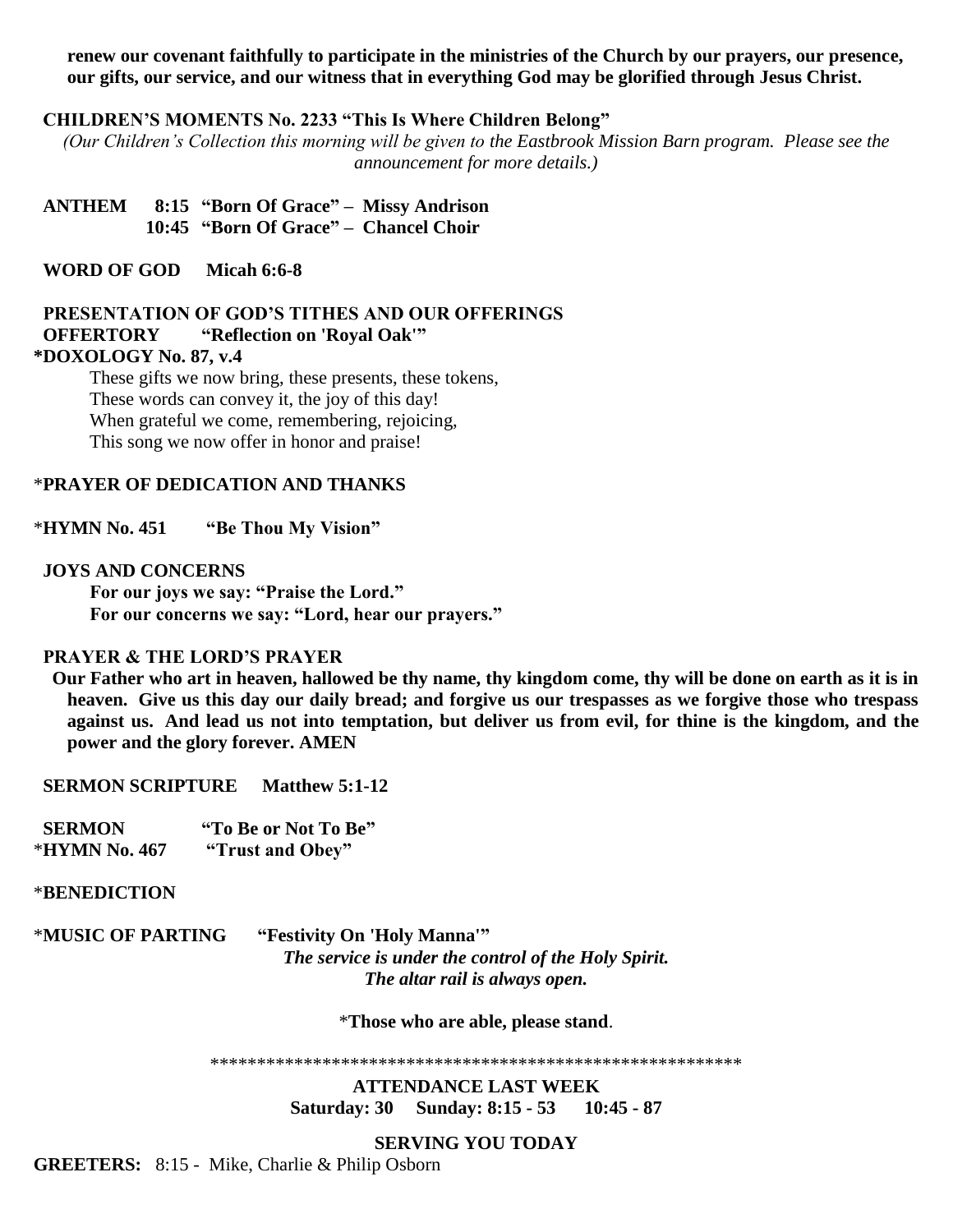10:45 – Dawn Capecci & John Weber

**USHERS TEAMS:** 8:15 – Men's Group 10:45 - Tom Lehner

**SOUND TEAM:** 8:15 – Fritz Runser 10:45 - Penny Brant, Josh Burger

**NURSERY:** Our Nursery (birth through age 5) is open during the worship services. The attendents today are Kyle & Katrina Bryan. In the event that no attendents are present, parents are still welcome to use the nursery however they must stay with their children.

**ALTAR FLOWERS:** The Altar flowers today are in honor of Dianne Runser's birthday from her family.

\*\*\*\*\*\*\*\*\*\*\*\*\*\*\*\*\*\*\*\*\*\*\*\*\*\*\*\*\*\*\*\*\*\*\*\*\*\*\*\*\*\*\*\*\*\*\*\*\*\*\*\*\*\*\*\*\*

**YOUTH MINISTER JOB OPENING:** Are you a motivated, grace-filled Christian looking for part-time work? Join our team at Irwin First United Methodist Church! This position is roughly 20 hours/week and includes planning/coordinating/promoting activities with our youth and their friends to increase their faith. Activities include weekly youth group meetings, periodic youth events (fellowship, service projects, retreats), and some assistance with high school Sunday School. Personal commitment to Christ; working with youth using creativity, understanding, & kindness; Biblical worldview; and strong organizational/communication/team-building skills are necessary. Music/guitar skills, preaching capabilities, and computer/multi-media skills are a plus. Future potential growth into additional areas of ministry are available if mutually agreeable! Please send resume & cover letter to: Irwin First United Methodist Church, 310 Oak Street, Irwin, Pa 15642. Or email: [fumc.debbie.offmgr@comcast.net](mailto:fumc.debbie.offmgr@comcast.net)  Any questions, please call the church office at 724-863-6858

\*\*\*\*\*\*\*\*\*\*\*\*\*\*\*\*\*\*\*\*\*\*\*\*\*\*\*\*\*\*\*\*\*\*\*\*\*\*\*\*\*\*\*\*\*\*\*\*\*\*\*\*\*\*\*\*\*

# **THIS WEEK AT OUR CHURCH**

**Office - 8:00 AM – 1:00 PM Monday thru Thursday; 8:00 AM – Noon on Friday Pastor Bruce – 10:00 AM – 1:00 PM Tuesday, Wednesday & Thursday**

724-747-6098 (call or text) or email at [preacherptl@gmail.com](mailto:preacherptl@gmail.com)

*Please feel free to contact Pastor Bruce if you are in need of a pastoral visit.*

**Today, Sunday, January 29 Baptism Sunday** 8:00 Prayer 8:15 Worship Service 9:30 Sunday School 10:45 Worship Service 12:15 SonShiners

**Monday, January 30** 7:00 Dartball - H

**Tuesday, January 31** 6:15 TOPS 7:00 Church Council  $7:30\,\mathrm{NA}$ 

**Thursday, February 2 Groundhog Day** 6:15 C Bells

 6:30 NA 7:15 Choir **Saturday, February 4** 6:00 Alternative Worship Service 7:00 Christian Singles Group

**Next Sunday, February 5 Communion Souper Bowl Sunday** 8:00 Prayer 8:15 Worship Service 9:30 Sunday School 9:30 Confirmation Class 10:45 Worship Service 12:15 SonShiners

**Upcoming Dates To Remember**

February 5 – Souper Bowl Sunday (see announcement) February 12 – Camp Sunday Confirmation Classes begin (9:30 AM) NOW meeting (2:00 PM)

\*\*\*\*\*\*\*\*\*\*\*\*\*\*\*\*\*\*\*\*\*\*\*\*\*\*\*\*\*\*\*\*\*\*\*\*\*\*\*\*\*\*\*\*\*\*\*\*\*\*\*\*\*\*\*\*\*\*\*\*\*\*\*\*\*\*\*\*\*\*\*\*\*



**SOUPER BOWL SUNDAY: We will celebrate Souper Bowl Sunday on February**  5<sup>th</sup>. Our FUMC Food Bank coordinators are requesting that you help our Food Bank by donating soup, spaghetti sauce, macaroni  $\&$  cheese, and cake mix. The shopping cart will be available on February  $5<sup>th</sup>$  for your donations.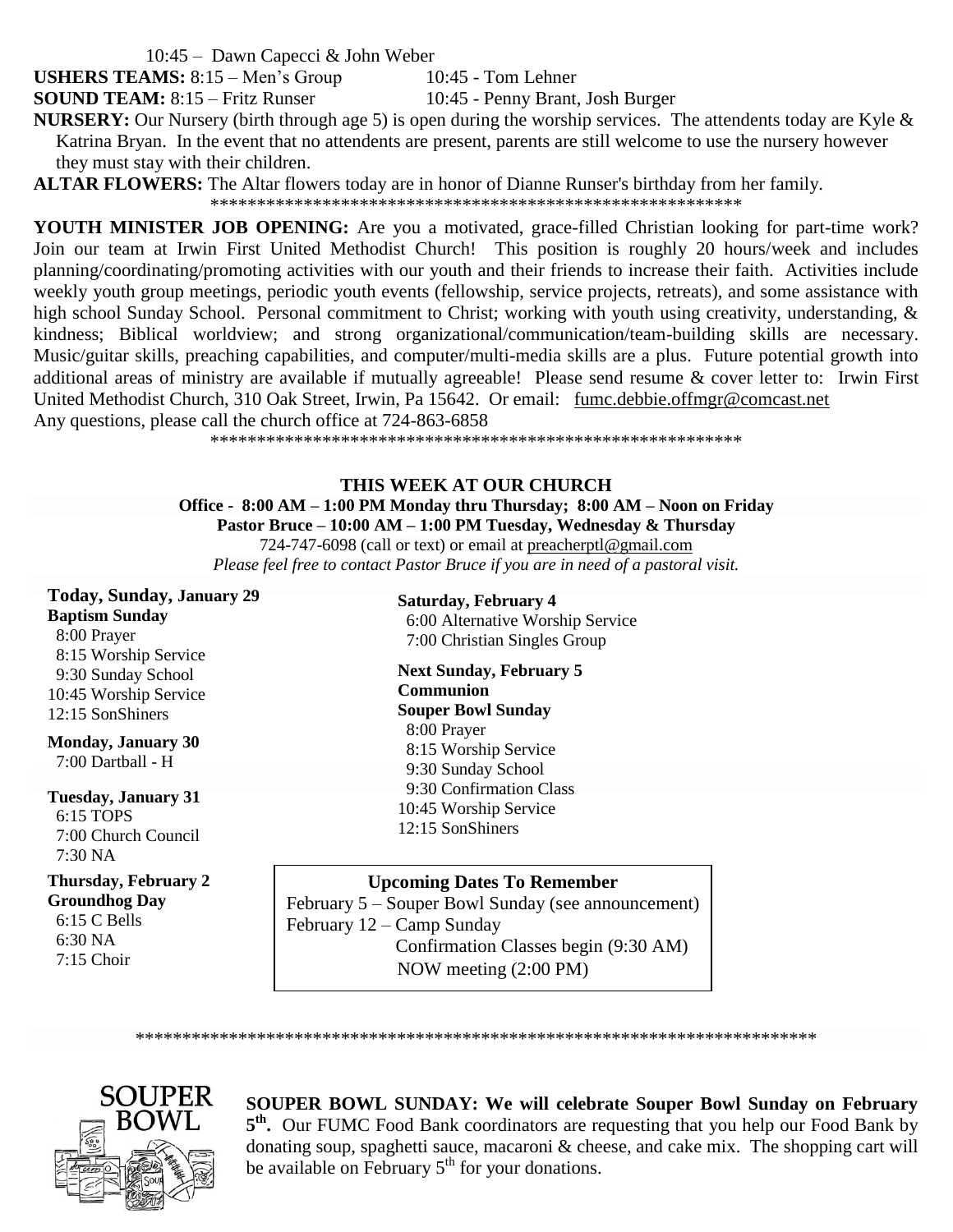# **ANNOUNCEMENTS**

**CHILDREN'S COLLECTIONS:** The Children's Collection today will be given to The Eastbrook Mission Barn which is one of six UMCOR Relief Supply Network depots across the United States. In 2000, Eastbrook United Methodist Church acquired a former dairy barn as part of its purchase of a new parsonage. In 2008, the church began using the heated office space to store UMCOR cleaning buckets. Today, it is dedicated to storing relief supplies yearround, as well as to providing a work space for volunteers. For more information on the Eastbrook Mission Barn visit their website at http://www.wpaumc.org/missionbarn

> **Human Relations Project**  $1/22 - $129.75$

**CONFIRMATION CLASSES:** Confirmation classes will begin on Sunday, February 5<sup>th</sup> and run through Sunday, April 9<sup>th</sup>. The classes will be held during the Sunday School hour and Pastor Bruce will be the instructor. Youth who are interested in attending the Confirmation classes in preparation for becoming a member of our church should contact Pastor Bruce (724-747-6098 (call or text) or email at preacherptl@gmail.com) or the church office (724-863- $6858.$ 

#### \*\*\*\*\*\*\*\*\*\*\*\*\*\*\*\*\*\*\*\*\*\*\*\*

**MEMBERSHIP CLASSES:** Membership classes for those wishing to join our church, and those who would like a refresher course about the United Methodist Church, will take place during the Sunday School hour from Sunday, February 19<sup>th</sup> through Sunday, March 26<sup>th</sup>. The Confirmation class will be joining the Membership class for these sessions. Pastor Bruce will also be leading these sessions.

\*\*\*\*\*\*\*\*\*\*\*\*\*\*\*\*\*\*\*\*\*\*\*\*

**TEACHER NEEDED:** A teacher is needed from Sunday, February 5<sup>th</sup> thru Sunday, April 16<sup>th</sup> for the Jr. High Sunday School class. Pastor Bruce, who currently teaches this class, will be teaching the Confirmation and Membership classes during this time. Anyone interested in helping out, please contact Pastor Bruce at 724-747-6098. 



**TALENT SHOW:** Yippee! We are going to have a talent show on February 26<sup>th</sup> at 6:00 PM in the Sanctuary. Please sign up to share any talent you may have. Read a story, jokes, or poetry. Sing, dance or play an instrument. Do magic, juggle, or do impressions. Put together a team to do something. Let's have fun and laugh together. Sign up on the clipboard or call the office to register. Invite your neighbors to get involved too. For more info call Pastor Bruce at 724-7474-6098.

"HANDS TO WORK, HEARTS TO GOD MINISTRY": On February 25th & 26th Pastor Judy will be dedicating prayer shawls, quilts, scarves, afghans, baby hats & blankets and/or pocket prayer shawls for the 3 services! These items have been made with prayers and peaceful thoughts... May you find God's warmth as you wear, wrap, or hold it in your hand. If you know of someone who is in need of God's Loving Comfort, please take an item to them. These items can be found on the quilt rack and in the basket in front of the Pulpit in the Sanctuary.

Those who are completing their projects, please obtain a prayer card in the "Comfort/Ministry Room" next to Pastor Judy's office. Please have your projects ready and/or place them on the altar for dedication prior to the services. Many thanks for the hands & hearts who have created these items and to those who will be delivering them. Please direct any questions to: Burnetta Green, Kate Schlandler, or Cindi Painter.



**CALLING ALL SCOUTS!** If your child is involved in either Girl Scouts or Boy Scouts at any level, please notify the office. We would like to recognize Scouts in February or March and do not want to leave out anyone involved in Scouting.

Coming Soon...Camp Sunday!!! On Sunday, February 12<sup>th</sup> we will have "Camp Sunday" at First UM! Please wear your comfy camp clothes! If you've never been to one of our three church camps, you'll want to attend worship that Sunday to hear about the camps that are available for all ages. A special offering will be taken that Sunday to put towards our campership funding. There will be s'mores and hot chocolate served in the parlor following